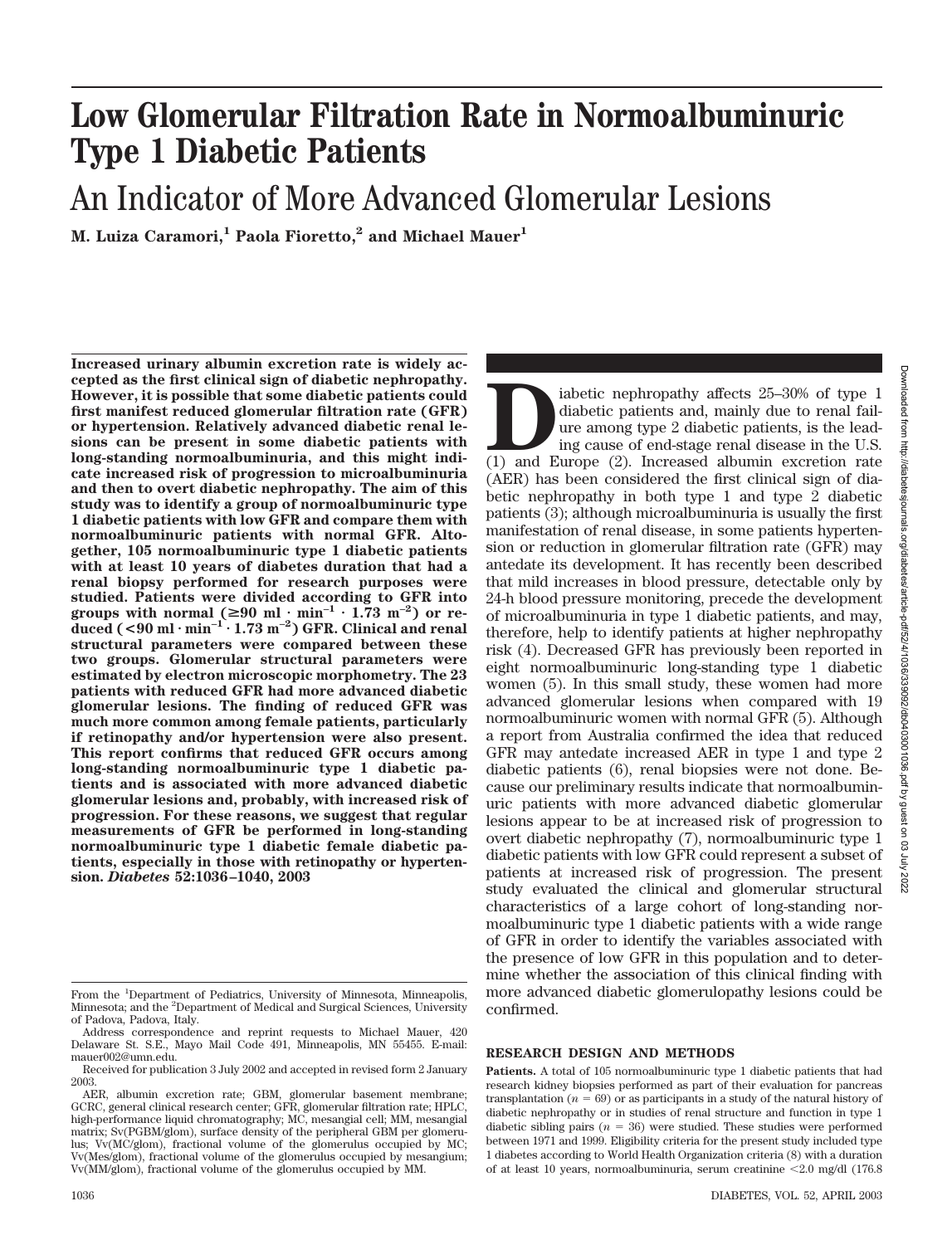Demographic and clinical characteristics in long-standing normoalbuminuric type 1 diabetic patients

|                                                                               | Normal GFR group | Low GFR group    | P     |
|-------------------------------------------------------------------------------|------------------|------------------|-------|
| $\boldsymbol{n}$                                                              | 82               | 23               |       |
| Sex (male/female)                                                             | 36/46            | 4/19             | 0.021 |
| Age (years)                                                                   | $35.2 \pm 9.5$   | $36.0 \pm 8.0$   | NS.   |
| Age at diabetes onset (years)                                                 | $12.9 \pm 7.0$   | $11.3 \pm 7.9$   | NS.   |
| Diabetes duration (years)                                                     | $22.2 \pm 9.6$   | $24.6 \pm 8.0$   | NS.   |
| $HbA_{1c}$ (%)                                                                | $8.5 \pm 1.6$    | $8.4 \pm 1.1$    | NS.   |
| Serum creatinine $(mg/dl)^*$                                                  | $0.84 \pm 0.17$  | $0.96 \pm 0.21$  | 0.005 |
| $SBP$ (mmHg)                                                                  | $119.8 \pm 10.9$ | $116.8 \pm 12.9$ | NS.   |
| $DBP$ (mmHg)                                                                  | $71.2 \pm 7.8$   | $71.7 \pm 7.3$   | NS.   |
| $MBP$ (mmHg)                                                                  | $87.6 \pm 8.2$   | $86.5 \pm 8.4$   | NS.   |
| Hypertension (yes/no)                                                         | 27/55            | 11/12            | NS.   |
| Antihypertensive treatment (yes/no)                                           | 13/69            | 9/14             | 0.022 |
| ACEI or AIIRB (yes/no)                                                        | 4/78             | 3/20             | NS.   |
| GFR (ml $\cdot$ min <sup>-1</sup> $\cdot$ 1.73 m <sup>-2</sup> ) <sup>†</sup> | $121.2 \pm 16.6$ | $75.9 \pm 11.7$  | ND    |
| $AER$ ( $\mu$ g/min)                                                          | $7.7(2.8-19.9)$  | $7.7(2.0-17.6)$  | NS.   |
| Retinopathy (none/background/proliferative)                                   | 33/31/15         | 2/11/10          | 0.006 |

Data are means  $\pm$  SD,  $n$ , and median (range). ACEI, ACE inhibitor; AIIRB, angiotensin II type 1 receptor blocker; DBP, diastolic blood pressure; MBP, mean blood pressure; SBP, systolic blood pressure. \*To convert values to moles/l, multiply by 88.4; †to convert values to ml/s, multiply by 0.01667.

mol/l), and absence of clinical or morphologic evidence of other glomerulopathies. Patients known to be microalbuminuric before antihypertensive therapy was started were not eligible for this study. Reference values for glomerular structure were derived from 76 age- and sex-matched normal, living kidney transplant donors. These studies were approved by the committee for the Use of Human Subjects in Research of the University of Minnesota. Informed consent was obtained from all participants before each study. The patients were admitted in the general clinical research center (GCRC) at the University of Minnesota where renal function studies and percutaneous kidney biopsy were performed.

**Kidney function studies.** Blood pressure was measured by trained observers using an oscillometric automatic monitor while the patients were in the GCRC. The mean value of multiple measurements was used to calculate systolic and diastolic blood pressure. Mean blood pressure was calculated as  $(2 \times$  diastolic blood pressure + systolic blood pressure)/3. Hypertension was defined as blood pressure levels  $\geq$  130/85 mmHg (9) or use of antihypertensive medication.  $HbA_{1c}$  was measured by high-performance liquid chromatography (HPLC). Serum and urinary creatinine were measure by Jaffe´ reaction. AER was assessed in three 24-h sterile urine collections by a fluorimetric immunoassay (10). Normoalbuminuria was defined as AER <20 µg/min in at least two of three consecutive measurements. The median AER value for each patient was used for the analyses. GFR was estimated by iothalamate clearances using four timed urine and blood collections (HPLC) (36 patients) or by the mean of two or three 24-h creatinine clearances, with urine carefully collected under direct supervision of the GCRC nursing staff (69 patients). We have previously demonstrated that these GCRC creatinine clearances are highly correlated with classical inulin clearances performed during the same GCRC admission  $(r = 0.92; P < 0.001)$  (11). Bland-Altman plots indicated no trend or deviation, and there was no significant difference between the values obtained by these two methods.

**Retinal studies.** Retinopathy was assessed by fundoscopy in 102 patients and classified as absent, background, or proliferative.

**Renal structural studies.** Percutaneous kidney biopsy was performed with ultrasound guidance under local anesthesia.

### **Morphometric analyses**

*Tissue processing.* Electron microscopy tissues were processed as detailed elsewhere (12,13). A calibration grid was photographed with each glomerulus, and  $10-20$  evenly spaced micrographs were obtained at  $11,000\times$  for measurement of glomerular basement membrane (GBM) width and for mesangial composition. Micrographs at  $3,900 \times$  were constructed into a montage of the entire glomerular profile for measurements of the fractional volume of the glomerulus occupied by mesangium [Vv(Mes/glom)] and the surface density of the peripheral GBM per glomerulus [Sv(PGBM/glom)].

*EM measurements.* The presence of at least two nonsclerotic glomeruli per biopsy in the EM blocks was an entry criterion for this study. However, in most cases, three glomeruli were used. Glomeruli were evaluated for: GBM width, by the orthogonal intercept method (14); Sv(PGBM/glom), by intercept counting (12,13); and Vv(Mes/glom) and mesangial components, by point counting (15). Grid points falling on mesangial cell (MC) and mesangial matrix (MM) were noted and the fractional volume of the glomerulus occupied by MC [Vv(MC/glom)] and MM [Vv(MM/glom)] were calculated (15).

**Statistical analyses.** Results are presented as mean  $\pm$  SD. AER is presented as median and range. Values for AER were logarithmically transformed before analysis. Normoalbuminuric type 1 diabetic patients were categorized according to GFR into the normal GFR group (GFR  $\geq 90$  ml  $\cdot$  min<sup>-1</sup>  $\cdot$  1.73 m<sup>-2</sup> body surface area, the lower limit of the normal range at the Fairview-University of Minnesota Medical Center) or the low GFR group (GFR <90 ml·min<sup>-1</sup>·1.73 m–2 ). Pearson's linear correlation was used to test associations between GFR and structural parameters. Unpaired *t* tests were used to compare continuous variables between the low GFR and the normal GFR groups. Discrete variables were compared by  $\chi^2$ . ANOVA followed by Fisher's least significant difference procedure was used to compare continuous variables between control subjects and normal GFR and low GFR groups. Values for  $P < 0.05$ were considered statistically significant.

### **RESULTS**

A total of 105 patients (65 women) were studied. Age was  $35.4 \pm 9.1$  years, age at diabetes onset  $12.6 \pm 7.2$  years, and diabetes duration 22.7  $\pm$  9.3 years. HbA<sub>1c</sub> at the time of biopsy was 8.4  $\pm$  1.5%. Median AER was 7.7  $\mu$ g/min  $(2.0-19.9)$ . Retinopathy was present in 67 patients  $(64%)$ ; 25 (24%) had proliferative changes. Hypertension was present in 38 (36%) patients; 22 were receiving antihypertensive drugs at the time of the studies, and 7 were receiving ACE inhibitors or angiotensin II type 1 receptor blockers (AIIRBs).

Altogether, 23 (22%) patients were in the low and 82 (78%) patients were in the normal GFR groups. There were more women in the low GFR than in the normal GFR group  $(P = 0.021$ , Table 1). Age, age at diabetes onset, and diabetes duration were not different between low and normal GFR patients.  $HbA_{1c}$  was similar in low and normal GFR patients. Serum creatinine was higher in the low than in the normal GFR group  $(P = 0.005)$ . The prevalence of hypertension was the same in both groups (Table 1); however, when defined as blood pressure values  $\geq$ 140/90 mmHg or use of antihypertensive drugs, the prevalence was greater in the low GFR group  $(P < 0.001)$ . A similar proportion of hypertensive patients in the low and normal GFR groups was receiving renin-angiotensin system blockers ( $P = 0.39$ ). AER was not different between groups. The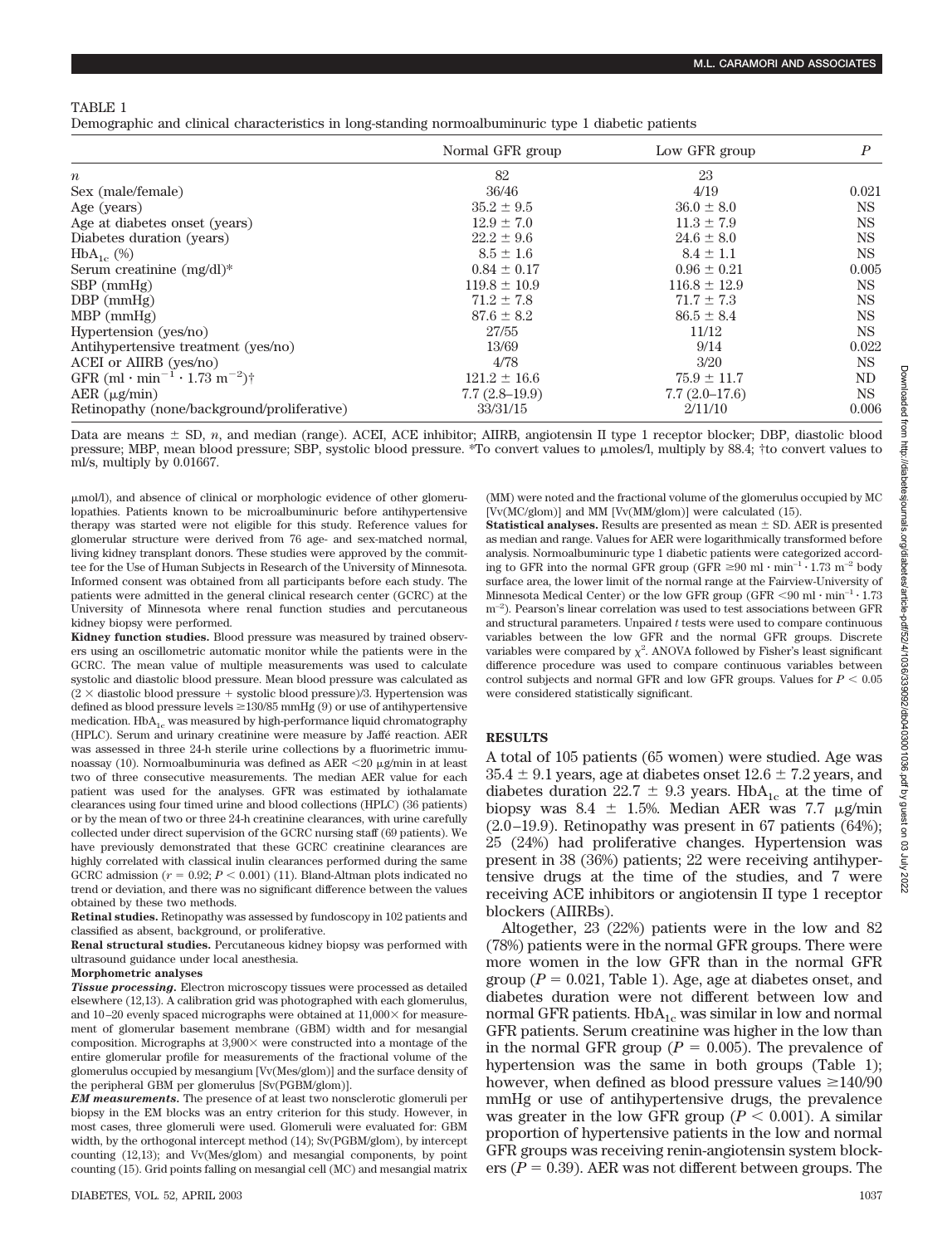### TABLE 2

Glomerular structural characteristics in long-standing normoalbuminuric type 1 diabetic patients and nondiabetic control subjects

|                                                                   | Control           | Normal GFR        | Low GFR           |                |
|-------------------------------------------------------------------|-------------------|-------------------|-------------------|----------------|
| GBM width (nm)                                                    | $331.5 \pm 45.7$  | $469.4 \pm 84.2$  | $544.5 \pm 140.7$ | $<$ 0.001 $\,$ |
| Vv(Mes/glom)                                                      | $0.20 \pm 0.03$   | $0.28 \pm 0.06$   | $0.34 \pm 0.08$   | < 0.001        |
| Vv(MM/glom)                                                       | $0.09 \pm 0.02$   | $0.15 \pm 0.04$   | $0.20 \pm 0.06$   | < 0.001        |
| Vv(MC/glom)                                                       | $0.08 \pm 0.02$   | $0.08 \pm 0.02$   | $0.10 \pm 0.02$   | < 0.001        |
| $\text{Sv}(\text{PGBM/glom})$ ( $\mu \text{m}^2/\mu \text{m}^3$ ) | $0.126 \pm 0.018$ | $0.116 \pm 0.019$ | $0.094 \pm 0.021$ | < 0.001        |

Data are means  $\pm$  SD.

prevalence of any retinopathy was more frequent in low versus normal GFR patients  $(P = 0.003)$ , as was proliferative retinopathy  $(P = 0.016)$ .

Low GFR was present in 31% of patients with any degree of retinopathy (Table 1). This increased to 39% if the patient was also female and to 50% if hypertension was also present. Only 14% of men with any degree of retinopathy  $(P < 0.03$  vs. women with retinopathy) had low GFR, whereas the number of normoalbuminuric men with both retinopathy and hypertension  $(n = 6)$  was too small for statistical comparison. Fifty-six percent of normoalbuminuric women with proliferative retinopathy had low GFR. Finally, 41% of patients on antihypertensive medications had low GFR vs. 17% of those not on these agents (Table 1). When patients on antihypertensive medications were excluded, the sex differences remained  $(P = 0.016)$ ; retinopathy was more common in the low GFR group  $(P =$ 0.048), and a similar trend for differences in retinopathy grade was found  $(P = 0.061)$ .

Compared with control values, GBM width was increased by 42% in the normal and by 64% in the low GFR groups (Table 2). Similarly, Vv(Mes/glom) was increased by 40% in the normal and by 70% in the low GFR groups, whereas Vv(MM/glom) was increased by 67% in the normal and by 122% in the low GFR groups. Sv(PGBM/glom) was significantly decreased in both normal (by 8%) and low (by 25%) GFR groups (Table 2). These group differences were significant ( $P < 0.005$  for all comparisons between control subjects and the normal GFR group and  $P < 0.001$  between control subjects and the low GFR group). Structural lesions were more advanced in low versus normal GFR patients  $(P < 0.001$  for all comparisons) (Table 2). All of these group differences, other than for Vv(MC/glom), were confirmed when patients on antihypertensive medications were excluded from the analyses (data not shown). Considered as a single group of type 1 diabetic patients, there were inverse correlations between GFR and Vv(Mes/glom)  $(r = -0.34, P = 0.005)$ , Vv(MM/glom)  $(r = -0.34, P <$ 0.0001), Vv(MC/glom) ( $r = -0.25$ ,  $P = 0.009$ ), and GBM width  $(r = -0.22, P = 0.027)$ . GFR was directly correlated with Sv(PGBM/glom)  $(r = 0.40, P < 0.001)$ . These relations between structural parameters and GFR were not seen among the 82 normal GFR patients. However, in the low GFR group, GFR correlated inversely with Vv(Mes/glom)  $(r = -0.63, P = 0.0002)$ , Vv(MM/glom)  $(r = -0.51, P =$ 0.014), and Vv(MC/glom)  $(r = -0.50, P = 0.015)$  and directly with Sv(PGBM/glom) ( $r = 0.56$ ,  $P = 0.005$ ).

There were no significant correlations between AER and GFR. AER in the 105 normoalbuminuric type 1 diabetic patients was weakly related to GBM width  $(r = 0.27, P =$ 0.005) but was not statistically related to other structural variables (data not shown). AER also correlated with GBM width in the 82 normal GFR patients ( $r = 0.36, P = 0.001$ ). There were no significant correlations between AER and structural variables in the low GFR group.

### **DISCUSSION**

Long-standing type 1 diabetic patients with normal AER are still at risk of developing clinically significant nephropathy (16,17). It is therefore important to identify markers of increased nephropathy risk among these patients. One possibility is to perform kidney biopsies in such patients, given that those with more advanced glomerulopathy are more likely to develop abnormalities in AER (7). However, this is not very practical in most clinical settings. Thus, we examined whether reduced GFR can be predictive of more advanced underlying glomerular lesions.

We previously reported that reduced GFR in eight normoalbuminuric long-standing type 1 diabetic women was associated with worse diabetic glomerular lesions (5). Shortly thereafter, a small group of normoalbuminuric long-standing type 1 and type 2 diabetic largely female patients with reduced GFR was described (6). A similar prevalence of reduced GFR was reported among longstanding normoalbuminuric and normotensive type 1 diabetic patients in Brazil (18). Reduced GFR has also been observed in normoalbuminuric type 2 diabetic patients in Denmark (19), but the higher prevalence of hypertension among type 2 diabetic patients could have accounted for some GFR loss.

However, other investigators (20) did not encounter reduced GFR in normoalbuminuric type 1 diabetic patients. Based on this paucity of information and these conflicting results, the present study was undertaken using a much larger cohort of patients and confirmed that reduced GFR occurs among normoalbuminuric longstanding type 1 diabetic patients. This, and the earlier studies (5,6), showed a marked predominance of this phenomenon in women. Our earlier report (5) suggested that, at least in part, the sex effect could be related to the self-selection of a low protein diet among female patients, but this was not investigated in the present cohort.

As noted, a large cross-sectional study did not observe reduced GFR among normoalbuminuric type 1 diabetic patients (20). However, diabetes duration was shorter (20), mean of 14 years in this study versus 23 years in the present study. Also, patients with diabetes duration as brief as 1 year were included in the former (20) versus a minimum of 10 years in the present study. Moreover, only 29% of the patients in the study of Hansen et al. (20) were women as compared with 62% in the current study. Finally, patients on antihypertensive drugs were excluded from this earlier study (20), whereas our report indicates that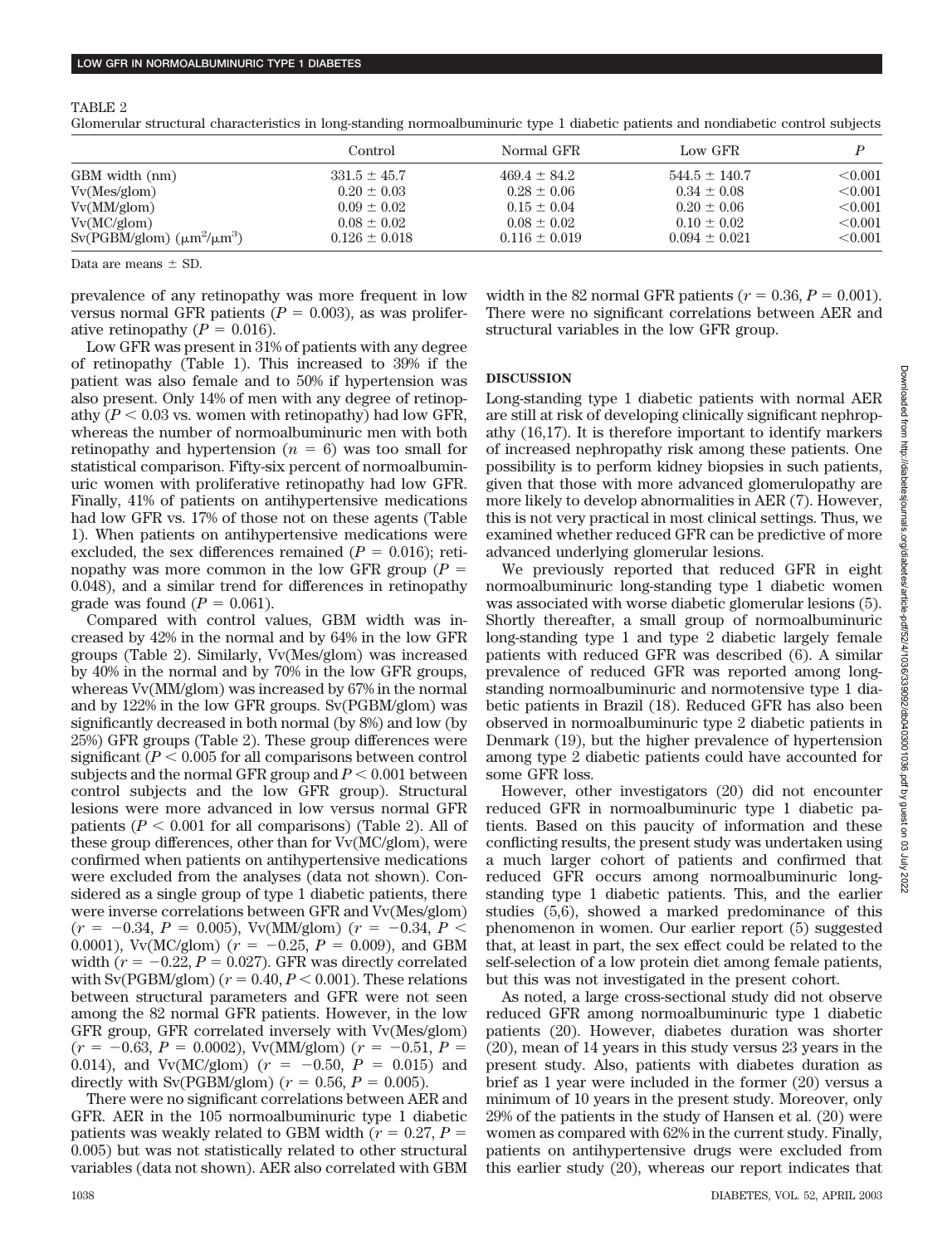low GFR is much more common among normoalbuminuric patients who are on these medications. Thus, the differences in the findings of the present and the earlier report of Hansen et al. (20) are best explained by the marked differences in inclusion criteria and patient demographics. These differences are unlikely to be explained by differences in GFR methodology. Although inulin clearance is considered to be the gold standard for GFR estimates, iothalamate clearances are highly correlated with the inulin method (21). Creatinine clearances with home urine collections are generally considered to provide a less precise estimate of true GFR, at least in part due to collection inaccuracies. However, as already described, multiple supervised clinical research center creatinine clearances are highly correlated with inulin clearances (11) and show no deviation or trend in Bland-Altman analysis. Moreover, 96% of the low GFR group had creatinine clearance measurements. There were very strong correlations between this GFR estimate and renal structure within this group, further supporting the validity of this carefully performed measure as an indicator of underlying renal pathology.

Although some still question this point (3), this study confirms that normoalbuminuric type 1 diabetic patients have increased Vv(Mes/glom) in addition to Vv(MM/glom) and GBM width and decreased Sv(PGBM/glom). Moreover, the presence of low GFR was associated with worse diabetic glomerular lesions. The statistical differences between the low GFR and the normal GFR normoalbuminuric groups were maintained when patients on antihypertensive medications were excluded from the analyses. This excludes the possibility that our findings were caused by patient misclassification, i.e., the inclusion of patients who would be microalbuminuric if not on antihypertensive drugs, or by grouping errors secondary to GFR having been reduced by these drugs. A relatively high proportion of patients, hypertensive by current standards, was not receiving antihypertensive treatment, and only a small number of patients were on ACE inhibitors. This is because many of these patients were studied when the definition of hypertension was different (22) and when ACE inhibitors were not available or commonly used.

Studies evaluating structural-functional relations in diabetic nephropathy among patients ranging from normoalbuminuria to proteinuria demonstrate that AER, blood pressure, and GFR are strongly correlated with glomerular structure (13,23,24). Thus, patients with worse lesions also have clinical changes of increased AER and blood pressure and reduced GFR. The present study in long-standing normoalbuminuric type 1 diabetic patients confirms the association between GFR and glomerular structural parameters, even in patients with normal AER. Usually, diabetic patients developing diabetic nephropathy will initially present with increased AER followed by or concomitant with increased blood pressure before GFR decline occurs. However, as confirmed here, a significant fraction of patients do not follow this pattern, as they can have reduced GFR and increased blood pressure before AER increases.

Other efforts are being undertaken to identify normoalbuminuric patients at increased diabetic nephropathy risk before microalbuminuria or proteinuria develops. Thus, Lurbe et al. (4) recently reported that nighttime ambulatory blood pressure values and "nondipper" status were significant predictors of progression from normoalbuminuria to microalbuminuria in adolescent patients with type 1 diabetes. In addition, we agree with the general thesis of the editorial by Ingelfinger (25) accompanying the article of Lurbe et al. (4), which argues that it is important to identify the subset of normoalbuminuric patients at increased nephropathy risk, perhaps as candidates for improved glycemic control and other therapies.

Because it would not be practical to perform renal biopsies in all normoalbuminuric patients, we recommend that long-standing normoalbuminuric type 1 diabetic female patients with retinopathy or hypertension should have GFR measured on a regular basis. As the risk of low GFR in similarly defined men is just over 10%, this recommendation should be considered for men in terms of cost-to-benefit ratio. The importance of identifying such low GFR patients is based on the observation that longstanding normoalbuminuric patients who progress to diabetic nephropathy have worse baseline diabetic glomerular lesions than those remaining normoalbuminuric (7). Similarly, glomerular structure in microalbuminuric type 1 diabetic patients was a predictor of AER after 6 years of follow-up (26). Also, in a cohort of type 1 diabetic adolescents in transition from normoalbuminuria to microalbuminuria, the rate of GFR decline (although still within the normal range) was correlated with GBM width (27). It should be appreciated that the severity of the glomerular structural lesions in the normoalbuminuric patients with low GFR presented here was similar to that of microalbuminuric type 1 diabetic patients with similar diabetes duration (data not presented). Considering these findings, it is not surprising that  $\sim$ 10% of long-standing normoalbuminuric type 1 diabetic patients will progress to diabetic nephropathy (16,17,28,29). Taken together, these studies show a wide range of lesions in normoalbuminuric long-standing diabetic patients and suggest that the severity of these lesions is predictive of progression to microalbuminuria and overt nephropathy (7,27).

The diabetic patients recruited into the studies presented here may not be representative of the entire population of long-standing normoalbuminuric type 1 diabetic patients. However, there is no reason to believe that other patients with the characteristics of the low GFR group, i.e., diabetes duration 10–40 years, female sex, and presence of retinopathy, hypertension, or both, would be different from those in this report. For this reason and those reasons argued above, we recommend that such patients have annual GFR measurements. In the final analysis, however, the true value of this recommendation will only be disclosed by longitudinal studies.

### **ACKNOWLEDGMENTS**

M.L.C. was supported by a research fellowship grant from the Juvenile Diabetes Foundation International (JDFI). Part of P.F.'s work on this project was supported by a JDFI Career Development Award. This work was supported by grants from the National Institute of Health (DK 13083 and DK 54638) and the National Center for Research Resources (M01-RR00400).